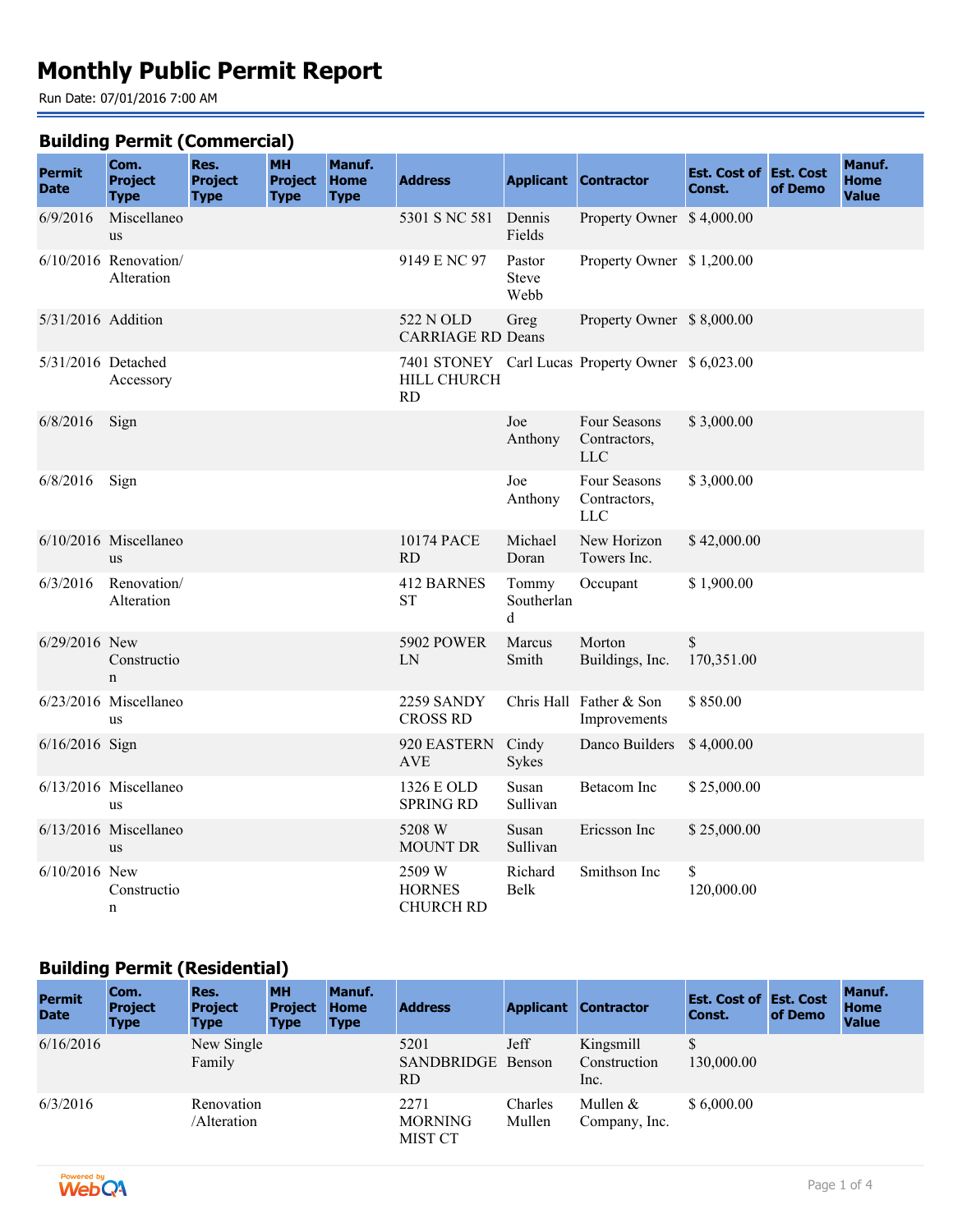# **Building Permit (Residential)**

| <b>Permit</b><br><b>Date</b> | Com.<br><b>Project</b><br><b>Type</b> | Res.<br><b>Project</b><br><b>Type</b> | <b>MH</b><br><b>Project</b><br><b>Type</b> | Manuf.<br><b>Home</b><br><b>Type</b> | <b>Address</b>                                    |                               | <b>Applicant Contractor</b>                | <b>Est. Cost of Est. Cost</b><br>Const. | of Demo | Manuf.<br><b>Home</b><br><b>Value</b> |
|------------------------------|---------------------------------------|---------------------------------------|--------------------------------------------|--------------------------------------|---------------------------------------------------|-------------------------------|--------------------------------------------|-----------------------------------------|---------|---------------------------------------|
| 6/7/2016                     |                                       | Detached<br>Accessory                 |                                            |                                      | 443 ORIOLE<br><b>RD</b>                           | Chris<br><b>Blow</b>          | Property Owner \$10,000.00                 |                                         |         |                                       |
| 6/6/2016                     |                                       | Deck                                  |                                            |                                      | 1931 BARNES<br>HILL CHURCH Edgerton<br><b>RD</b>  | Ethan                         | Property Owner \$4,000.00                  |                                         |         |                                       |
| 6/14/2016                    |                                       | Detached<br>Accessory                 |                                            |                                      | 4299 N OLD<br><b>CARRIAGE RD May</b>              | Curtis                        | Property Owner \$10,000.00                 |                                         |         |                                       |
| 6/6/2016                     |                                       | Deck                                  |                                            |                                      | 3193<br><b>LONESOME</b><br>PINE RD                | Edward<br>Massengal<br>e      | Property Owner \$800.00                    |                                         |         |                                       |
| 6/1/2016                     |                                       | Deck                                  |                                            |                                      | 7781 OLD<br><b>SMITHFIELD</b><br><b>RD</b>        | Robert J<br>Bone              | Property Owner \$2,000.00                  |                                         |         |                                       |
| 6/1/2016                     |                                       | Detached<br>Accessory                 |                                            |                                      | 9362 WATSON Fred<br><b>SEED FARM</b><br><b>RD</b> | Williams                      | Property Owner \$10,000.00                 |                                         |         |                                       |
| 6/3/2016                     |                                       | Moving<br><b>Building</b>             |                                            |                                      | 4090<br><b>ASHBROOK</b><br><b>RD</b>              | Justin<br>Philips             | Property Owner \$ 6,000.00                 |                                         |         |                                       |
| 5/9/2016                     |                                       | Moving<br><b>Building</b>             |                                            |                                      | 10344 JONES<br><b>ST</b>                          | Patrina<br>Pearce-<br>Cameron | Property Owner \$7,000.00                  |                                         |         |                                       |
| 5/31/2016                    |                                       | Renovation<br>/Alteration             |                                            |                                      | <b>1834 BLUE</b><br><b>HERON DR</b>               | William<br>Scott              | Property Owner \$10,000.00                 |                                         |         |                                       |
| 6/14/2016                    |                                       | Renovation<br>/Alteration             |                                            |                                      | 1064<br><b>STILLBROOK</b><br><b>CT</b>            | Joey<br>Johnson               | Property Owner \$1,000.00                  |                                         |         |                                       |
| 6/14/2016                    |                                       | Detached<br>Accessory                 |                                            |                                      | 5007<br><b>MASSENGALE Davis</b><br><b>RD</b>      | Kenneth                       | Property Owner \$5,000.00                  |                                         |         |                                       |
| 6/24/2016                    |                                       | Repair                                |                                            |                                      | 11936 W NC 97 Mark                                | Cariveau                      | Property Owner \$5,000.00                  |                                         |         |                                       |
| 6/30/2016                    |                                       | Detached<br>Accessory                 |                                            |                                      | 204 ESSEX RD James                                | Arrington                     | Property Owner \$8,000.00                  |                                         |         |                                       |
| 6/30/2016                    |                                       | New Single<br>Family                  |                                            |                                      | 6685<br>ANNABELLA<br><b>RD</b>                    | Joe<br>Anthony                | Four Seasons<br>Contractors,<br><b>LLC</b> | \$<br>210,000.00                        |         |                                       |
| 6/27/2016                    |                                       | New Single<br>Family                  |                                            |                                      | 2604<br><b>BAYVIEW DR</b> Anthony                 | Joe                           | Four Seasons<br>Contractors,<br><b>LLC</b> | \$<br>180,000.00                        |         |                                       |
| 6/16/2016                    |                                       | New Single<br>Family                  |                                            |                                      | 3201 W<br>HAMPTON DR Anthony                      | Joe                           | Four Seasons<br>Contractors,<br><b>LLC</b> | \$<br>250,000.00                        |         |                                       |
| 6/16/2016                    |                                       | Detached<br>Accessory                 |                                            |                                      | 3201 W<br>HAMPTON DR Anthony                      | Joe                           | Four Seasons<br>Contractors,<br><b>LLC</b> | \$20,000.00                             |         |                                       |
| 6/13/2016                    |                                       | New Single<br>Family                  |                                            |                                      | 1876<br><b>KINGFISHER</b><br><b>CT</b>            | Joe<br>Anthony                | Four Seasons<br>Contractors,<br><b>LLC</b> | $\mathbb S$<br>250,000.00               |         |                                       |

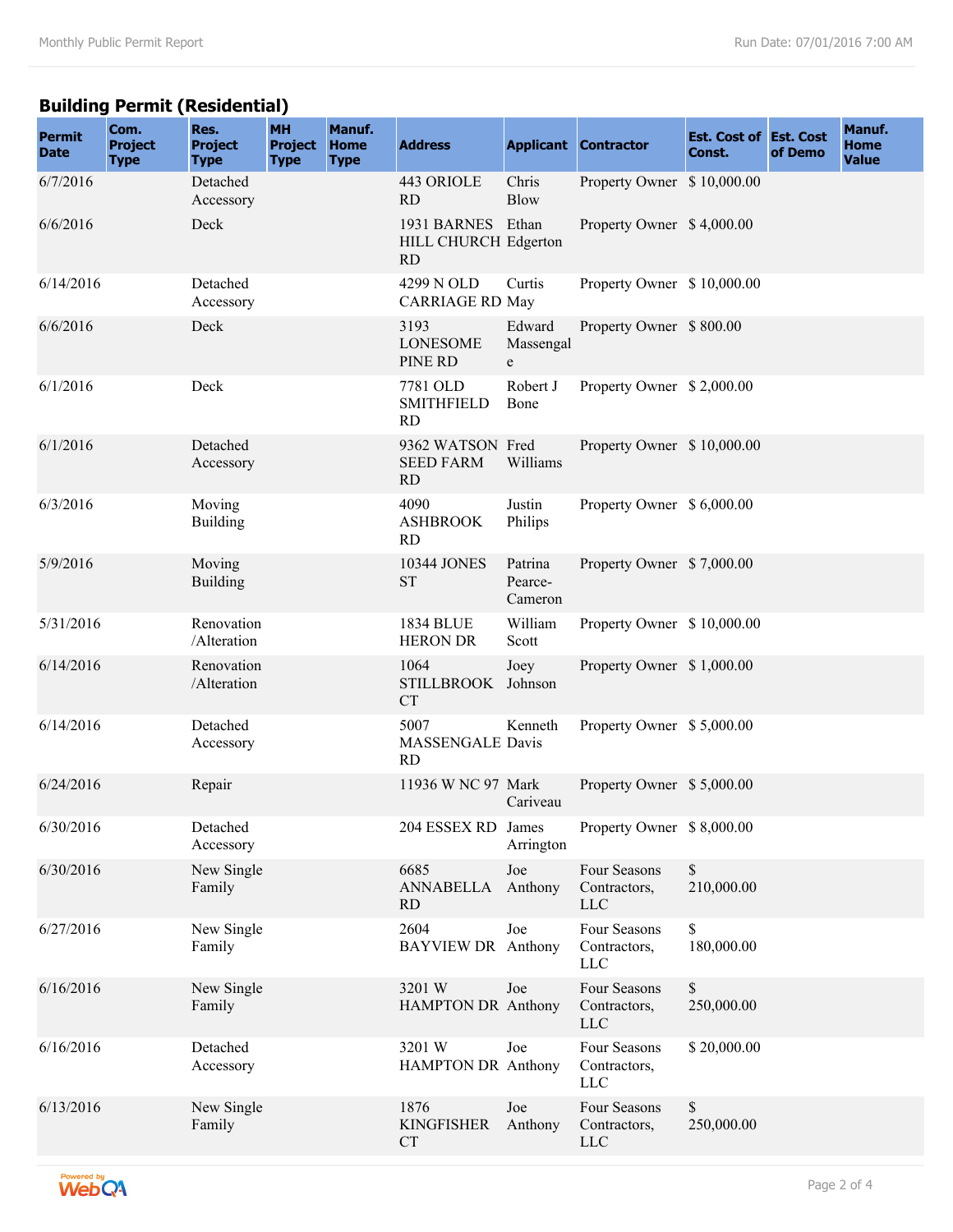# **Building Permit (Residential)**

| <b>Permit</b><br><b>Date</b> | Com.<br><b>Project</b><br><b>Type</b> | Res.<br><b>Project</b><br><b>Type</b> | <b>MH</b><br><b>Project</b><br><b>Type</b> | Manuf.<br><b>Home</b><br><b>Type</b> | <b>Address</b>                               |                        | <b>Applicant Contractor</b>                | <b>Est. Cost of Est. Cost</b><br>Const. | of Demo | Manuf.<br><b>Home</b><br><b>Value</b> |
|------------------------------|---------------------------------------|---------------------------------------|--------------------------------------------|--------------------------------------|----------------------------------------------|------------------------|--------------------------------------------|-----------------------------------------|---------|---------------------------------------|
| 6/15/2016                    |                                       | Deck                                  |                                            |                                      | 311<br><b>HEARTHSTON</b><br>E DR             | Ben Hager Hager        | Construction &<br>Remodeling, inc          | \$1,500.00                              |         |                                       |
| 6/28/2016                    |                                       | Miscellane<br>ous                     |                                            |                                      | 321 SECOND<br><b>ST</b>                      | Danny<br>Townsend      | Sears Home<br>Improvement<br>Products, Inc | \$10,695.00                             |         |                                       |
| 6/23/2016                    |                                       | New Single<br>Family                  |                                            |                                      | 804 SWAN RD                                  | Dean<br>Holland        | Dean A. Holland \$<br>Builders, Inc.       | 245,000.00                              |         |                                       |
| 5/25/2016                    |                                       | New Single<br>Family                  |                                            |                                      | <b>701 PAR DR</b>                            | David<br>Williams      | Williams Pointe \$<br>Partners             | 105,000.00                              |         |                                       |
| 6/14/2016                    |                                       | Renovation<br>/Alteration             |                                            |                                      | 10037 N NASH Glenn<br><b>ST</b>              | Alan Stone Stone       | Glenn Alan                                 | \$26,000.00                             |         |                                       |
| 6/17/2016                    |                                       | Swimming<br>Pool                      |                                            |                                      | 5234 BAKER<br><b>RD</b>                      |                        | Jean Kibbe Swimworld                       | \$21,750.00                             |         |                                       |
| 6/27/2016                    |                                       | New Single<br>Family                  |                                            |                                      | 5553 BRAKE<br><b>RD</b>                      | Tony<br>Foote          | Foote &<br>Moorefield Inc                  | \$<br>120,000.00                        |         |                                       |
| 6/7/2016                     |                                       | Detached<br>Accessory                 |                                            |                                      | 8561 W<br><b>MOUNT DR</b>                    | <b>Bobby</b><br>Connie | <b>Bobby Milton</b><br>Connie Sr           | \$15,000.00                             |         |                                       |
| 6/3/2016                     |                                       | Deck                                  |                                            |                                      | <b>3020 BONES</b><br><b>ACRES CT</b>         | Bobby<br>Connie        | <b>Bobby Milton</b><br>Connie Sr           | \$500.00                                |         |                                       |
| 6/6/2016                     |                                       | Renovation<br>/Alteration             |                                            |                                      | 1403<br><b>FAIRFIELD RD Homes</b>            | Chic                   | Skinner &<br>Associates, Inc               | \$27,000.00                             |         |                                       |
| 6/6/2016                     |                                       | Detached<br>Accessory                 |                                            |                                      | 1403<br><b>FAIRFIELD RD Homes</b>            | Chic                   | Skinner &<br>Associates, Inc               | \$6,500.00                              |         |                                       |
| 5/26/2016                    |                                       | Deck                                  |                                            |                                      | 12582 WARD<br><b>RD</b>                      | Jasper<br>Gray         | Jasper F Gray                              | \$2,500.00                              |         |                                       |
| 6/23/2016                    |                                       | Detached<br>Accessory                 |                                            |                                      | 8070 S NC 231                                | Herbert<br>Hartley     | Superior Metal<br>Structures &<br>Concrete | \$11,200.00                             |         |                                       |
| 5/31/2016                    |                                       | Detached<br>Accessory                 |                                            |                                      | 2604<br><b>HORSESHOE</b><br>DR               | Ronald<br>Davis        | <b>Ronald Davis</b>                        | \$1,500.00                              |         |                                       |
| 6/9/2016                     |                                       | New Single<br>Family                  |                                            |                                      | 899 KELLY DR Dave Box D Box                  |                        | Enterprises Inc                            | \$<br>100,000.00                        |         |                                       |
| 6/14/2016                    |                                       | Addition<br>(covered)                 |                                            |                                      | 7861 BEND OF Dewey<br>THE RIVER<br><b>RD</b> | Lashley                | Crestview<br>Design & Build<br><b>LLC</b>  | \$10,000.00                             |         |                                       |
| 6/16/2016                    |                                       | Renovation<br>/Alteration             |                                            |                                      | 7806<br>WILDWOOD<br>LN                       | Dewey<br>Lashley       | Crestview<br>Design & Build<br><b>LLC</b>  | \$23,105.00                             |         |                                       |
| 6/16/2016                    |                                       | Open<br>Shelter<br>Detached           |                                            |                                      | 7786 S NC 58                                 | Larry J.<br>Decker     | Larry's<br>Residential<br>Repair LLC       | \$9,000.00                              |         |                                       |
| 6/20/2016                    |                                       | Moving<br><b>Building</b>             |                                            |                                      | 1927<br>GAYLYNN LN Moore                     | Wayne                  | Henry Bunn<br><b>Housing Moving</b>        | \$25,000.00                             |         |                                       |

### **Manufactured Home Permit**